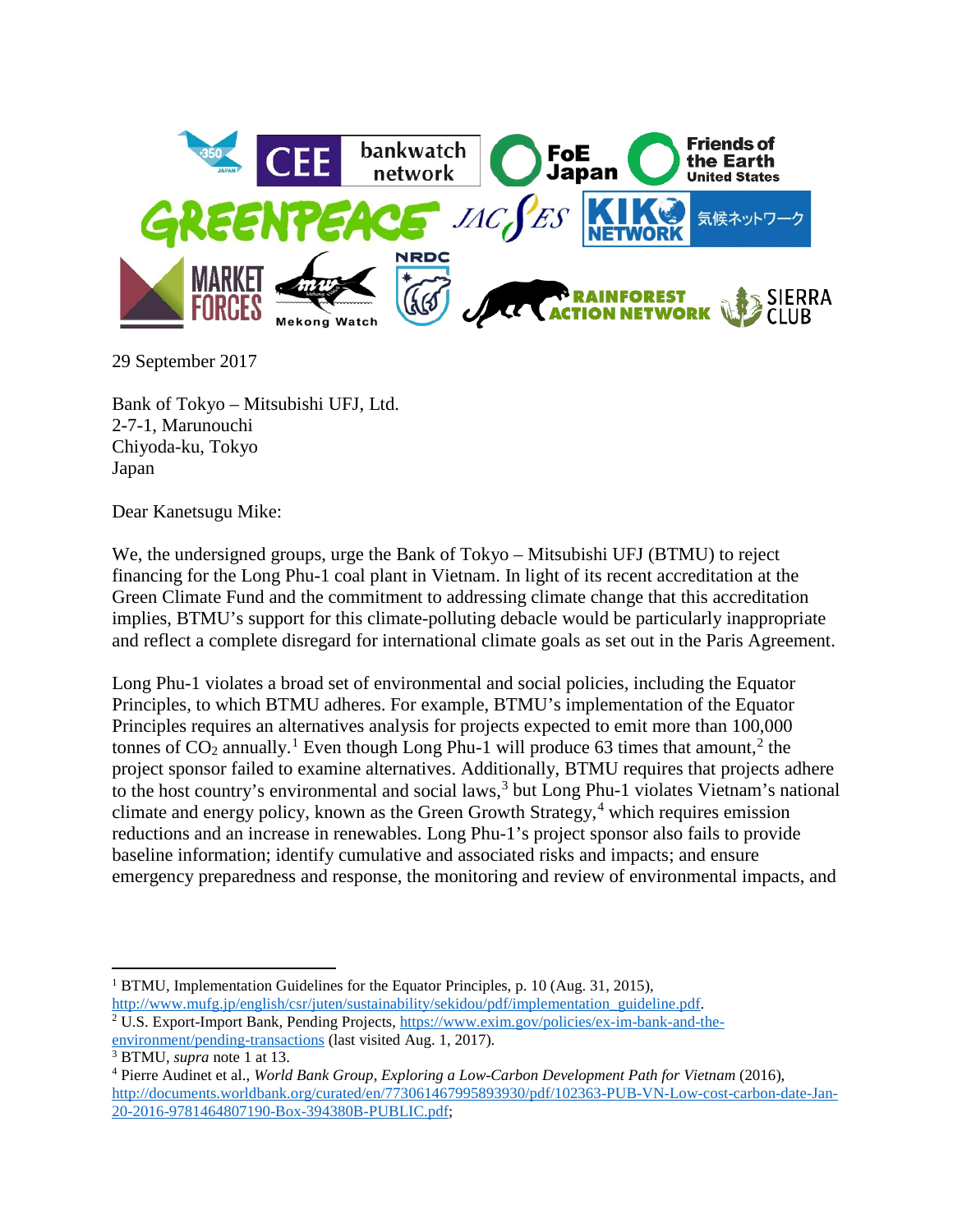safe labor and working conditions, among many other Equator Principles violations (see attached). [5](#page-1-0)

Further, an independent expert analysis demonstrates that the project sponsor's consulting firm doctored the coal plant's greenhouse gas emissions estimates to appear compliant with international policies (see attached). [6](#page-1-1) The consulting firm inaccurately claims that Long Phu-1 would reach the efficiency level of an ultra supercritical coal plant even though the plant would use General Electric's less-efficient steam turbines that GE itself designates as supercritical.<sup>[7](#page-1-2)</sup> Moreover, in its calculations the project sponsor completely ignored the energy used while running the plant itself, including the pumps, fans, pollution controls, and other auxiliary equipment that would make the plant even less efficient. The consulting firm's baseless efficiency claims imply that Long Phu-1's emission rate will be lower than even the most efficient plants in the best conditions, such as the Nordylland coal plant in Denmark,<sup>[8](#page-1-3)</sup> which reaches a level of efficiency only made possible by the availability of naturally occurring, extremely cold cooling water. Considering the tropical climate of Vietnam, it seems impossible that Long Phu would be able to match, let alone beat, such efficiency.

Long Phu-1 is also associated with a sprawling corruption scandal in Vietnam involving top officials of PetroVietnam (PVN), the project sponsor. A senior ruling party official and Chairman of the Board of PVN reportedly face corruption charges related to many projects and activities, including the awarding of the Long Phu-1 engineering, procurement and construction (EPC) contract.[9](#page-1-4) Other former senior PVN officials who had been involved in the signing of Long Phu-1 are reportedly under investigation.<sup>[10](#page-1-5)</sup> Therefore, BTMU should not support Long Phu-1 since its policies specifically bar it from becoming involved in any corrupt activity.<sup>[11](#page-1-6)</sup>

Jim Kim, the President of the World Bank, has warned that the region's coal plans spell disaster for the planet.<sup>[12](#page-1-7)</sup> In a recent independent scorecard of leading banks' fossil fuel financing BTMU

 $\overline{\phantom{a}}$ 

<span id="page-1-0"></span><sup>5</sup> Doug Norlen, *Failure to Comply: How Long Phu 1 Violates Lenders' Environmental and Social Policies* (June 2016).

<span id="page-1-1"></span><sup>6</sup> Bruce Buckheit, *Smoke and Mirrors: Debunking the Doctored Numbers on Long Phu-1 Greenhouse Gas Emissions* (June 2017).

<span id="page-1-2"></span><sup>7</sup> GE, *Powering the World: Steam Power Systems Product Catalog*,

[https://www.gepower.com/content/dam/gepower-pw/global/en\\_US/documents/alstom/gea31876-steam-power](https://www.gepower.com/content/dam/gepower-pw/global/en_US/documents/alstom/gea31876-steam-power-systems-29-10-15.pdf)[systems-29-10-15.pdf](https://www.gepower.com/content/dam/gepower-pw/global/en_US/documents/alstom/gea31876-steam-power-systems-29-10-15.pdf) (last visited Aug. 1, 2017).

<span id="page-1-3"></span><sup>&</sup>lt;sup>8</sup> Yingying Zheng et al., *Nordjylland Power Station: Carbon Footprint Study of Biomass Fueled CHP Station* (Aug. 18, 2015), [https://pire.soe.ucsc.edu/sites/default/files/Nordjylland%20Power%20Station%20-](https://pire.soe.ucsc.edu/sites/default/files/Nordjylland%20Power%20Station%20-%20Carbon%20Footprint%20Study%20of%20Biomass%20CHP.pdf)

[<sup>%20</sup>Carbon%20Footprint%20Study%20of%20Biomass%20CHP.pdf.](https://pire.soe.ucsc.edu/sites/default/files/Nordjylland%20Power%20Station%20-%20Carbon%20Footprint%20Study%20of%20Biomass%20CHP.pdf)

<span id="page-1-5"></span>

<span id="page-1-4"></span><sup>&</sup>lt;sup>9</sup> *Senior Communist Party Official Faces Punishment*, VIETNAM NET (30 Apr. 2017),<br>http://english.vietnamnet.vn/fms/government/177654/senior-communist-party-official-faces-punishment.html. <sup>10</sup> Inspection Commission Recommends Disciplining HCMC Party Chief, VIETNAM BREAKING NEWS (Apr. 28 2017), [https://www.vietnambreakingnews.com/2017/04/inspection-commission-recommends-disciplining-hcmc](https://www.vietnambreakingnews.com/2017/04/inspection-commission-recommends-disciplining-hcmc-party-chief/)[party-chief/;](https://www.vietnambreakingnews.com/2017/04/inspection-commission-recommends-disciplining-hcmc-party-chief/) Press Release, PVN, EPC Contract Signed for Long Phu 1 Thermal Power Plant Construction (27 Dec.

<sup>2013),</sup> [http://pvc.vn/en-us/news/newsdetails/tabid/211/id/2199/EPC-Contract-Signed-for-Long-Phu-1-Thermal](http://pvc.vn/en-us/news/newsdetails/tabid/211/id/2199/EPC-Contract-Signed-for-Long-Phu-1-Thermal-Power-Plant-Construction.aspx)Power-Plant-Construction.aspx.<br><sup>11</sup> BTMU, Principles of Ethics and Conduct,<http://www.bk.mufg.jp/global/aboutus/ethical.html> (last visited 2 Aug.

<span id="page-1-6"></span><sup>2017).</sup>

<span id="page-1-7"></span><sup>12</sup> Suzanne Goldenberg*, Plans for Coal-Fired Power in Asia Are 'Disaster for Planet' Warns World Bank*, THE GUARDIAN (5 May 2016 )[, https://www.theguardian.com/environment/2016/may/05/climate-change-coal-power](https://www.theguardian.com/environment/2016/may/05/climate-change-coal-power-asia-world-bank-disaster)[asia-world-bank-disaster.](https://www.theguardian.com/environment/2016/may/05/climate-change-coal-power-asia-world-bank-disaster)